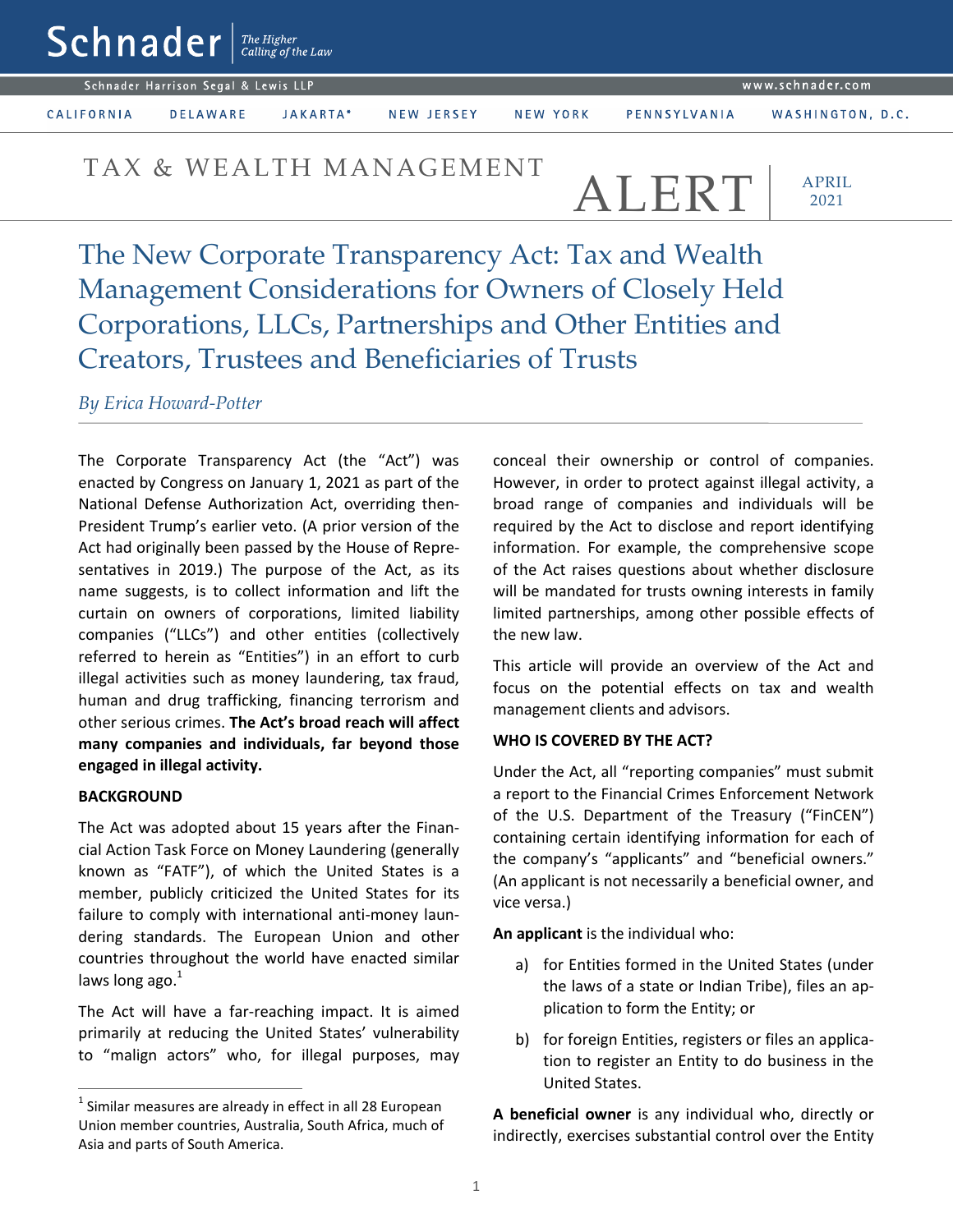or owns or controls at least 25 percent of the ownership interests of the Entity. An individual will not be considered a beneficial owner of an Entity if the individual is:

- a) a minor child (and the relevant information of his or her parent or guardian is reported);
- b) a nominee, custodian or similar agent acting on behalf of another;
- c) an employee whose control/economic benefits derive solely from his or her employment status;
- d) one whose only interest is through a right of inheritance; or
- e) a creditor of the Entity (that does not otherwise meet the control or ownership requirements).

**Reporting companies** generally include any Entity formed in the United States (under the law of a state or Indian Tribe) or formed outside of the United States and registered to do business in the United States. Excluded from the definition of reporting companies are:

- publicly traded companies;
- tax-exempt entities (and entities owned or controlled by tax-exempt entities);
- certain Entities already heavily regulated (for example, by the Securities and Exchange Commission), such as banks, insurance companies, utility companies, credit unions, brokerdealers and investment advisors, as well as others;
- dormant companies, which include those Entities that (a) have been in existence at least one year, (b) are not engaged in active business, (c) are not owned, either directly or indirectly, by a foreign person, (d) have had no change in ownership over the past year, (e) have not sent or received funds in excess of \$1,000, and (f) do not own assets of any kind; and
- Entities (a) with more than 20 full-time employees in the United States, (b) that reported

more than \$5 million in gross receipts or sales on the previous year's federal income tax return, and (c) that have an operating presence at a physical location in the United States.

It is anticipated that once the necessary regulations are promulgated (more on that below), additional Entities will be excluded from the definition of "reporting company."

For tax and wealth management purposes, companies and individuals may need to report under the Act in situations such as the following. Note that these examples are speculative and that final regulations are needed to determine exactly who will or will not be covered by the Act. Examples of those who need to report may include:

- Closely held family businesses with fewer than 20 employees, regardless of when the business was started.
- LLCs created as estate planning vehicles, both before and after gifts of the LLC interests are made.
- Attorneys who form single-member LLCs on behalf of their clients.

### **WHAT WILL HAPPEN UNDER THE ACT?**

**Required Reports.** Once it is determined that an Entity is a reporting company, the Entity is required to file a report with FinCEN identifying each beneficial owner and applicant of the Entity. The report must include, for each applicant and beneficial owner, his or her:

- a) full legal name;
- b) date of birth;
- c) current residential or business address; and
- d) identification number from (i) a non-expired United States or foreign passport, (ii) a nonexpired state driver's license (no foreign driver's licenses), (iii) a non-expired identification document (issued by a state, local government, or Indian Tribe – no foreign identification documents), or (iv) a FinCEN identifier (issued by FinCEN upon request).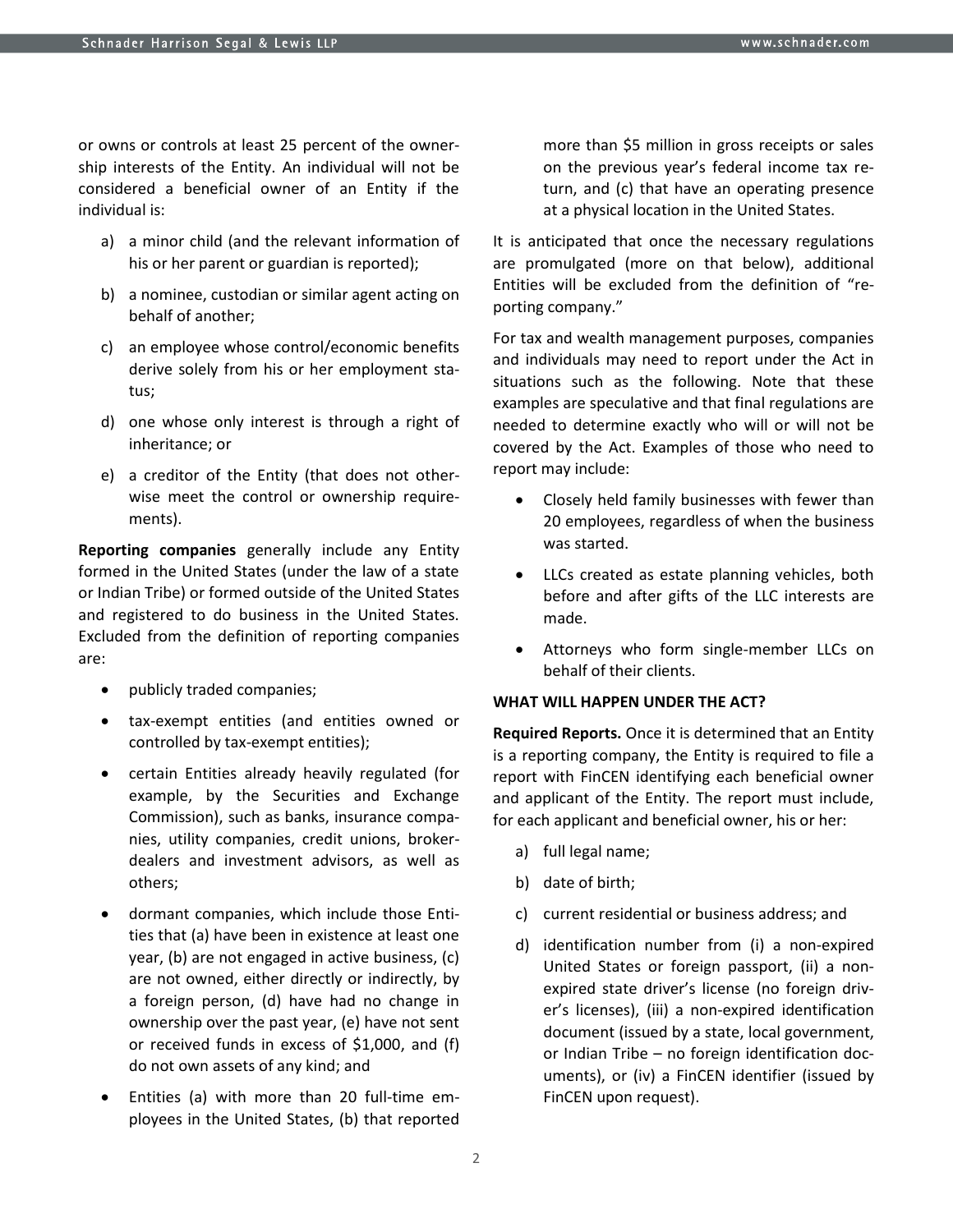Any Entity that is not a reporting company is exempt from the reporting requirement under the Act unless it has an ownership interest in a reporting company. In that case, the reporting company or applicant is required to disclose the name of the exempt Entity but no other information with respect to such Entity (such as its applicant or beneficial owners).

**Penalties.** There are both civil and criminal penalties for willfully failing to comply with the Act and/or providing false or fraudulent information to FinCEN. This includes civil fines of up to \$500 per day for noncompliance and criminal fines of up to \$10,000 and/or possible imprisonment of up to two years.

**Government Storage and Confidentiality.** FinCEN will store all information collected for each Entity until at least the fifth anniversary of the date on which the Entity terminates. Information reported as required by the Act is to remain confidential, unlike several other jurisdictions around the world where the information collected is publicly available. There are serious civil and criminal penalties imposed on anyone who knowingly discloses or uses the information.<sup>2</sup>

#### **IMPLEMENTATION AND DEADLINES**

The Act requires the Secretary of the Treasury to promulgate regulations further delineating the scope of the Act on or before the first anniversary of the enactment of the Act (*i.e.*, on or before January 1, 2022). The effective date of those regulations triggers the reporting requirements of the Act (the "Effective Date"). In other words, there is nothing to do just yet!

All new Entities formed after the Effective Date that are reporting companies must submit the required report to FinCEN at the time of formation or registration.

Existing Entities that are reporting companies must, within two years of the Effective Date, submit the required report to FinCEN.

 $\overline{a}$ 

In addition, an Entity that has filed a report with FinCEN must submit an updated report to FinCEN if any information on the report changes. The updated report must be filed within one year after the date which causes the change in information as originally reported.

#### **HOW WILL THIS AFFECT YOU?**

So, how will the Act affect you? That depends, and until the regulations are issued, there are more questions than answers.

In the first instance, do you own a substantial interest in or have control over any Entity that is within the definition of a reporting company? Or were you responsible for creating such an entity (by, for example, filing a certificate of formation while acting as an authorized person for a client)? These answers may not be as simple as you would expect.

The Act applies to corporations, LLCs and similar entities, but it is not entirely clear what is considered a "similar entity." So, if you have the requisite ownership interest in or control over a corporation or LLC, then it *will* be necessary to comply with the reporting requirements of the Act. That much is clear.

But what if your ownership interest is in a partnership? The Act is not specific, though presumably partnerships would fall within the purview of the Act since they are sufficiently similar to corporations and LLCs.

What about interests in trusts (other than charitable and split-interest trusts, which are specifically excluded from the Act)? In all likelihood, a trust would not be considered a reporting company because it is typically not a "similar entity" to a corporation or LLC (though there are exceptions to this general rule for certain business trust arrangements). However, it is possible that a trust may own a significant enough interest in a reporting company, requiring information regarding the trust to be included in the report filed with Fin-CEN. In that case, what must be reported? The name of the trust creator (typically referred to as the "grantor" or the "settlor" of the trust)? The name of the trustee(s)? The trust beneficiaries (and, if so, is it just current beneficiaries or also future beneficiaries)?

 $2$  The Act permits disclosure in furtherance of the purposes of the Act, such as disclosure to a federal law enforcement agency upon request for use in furtherance of its law enforcement activity or a request by a financial institution to ensure compliance with customer due diligence requirements.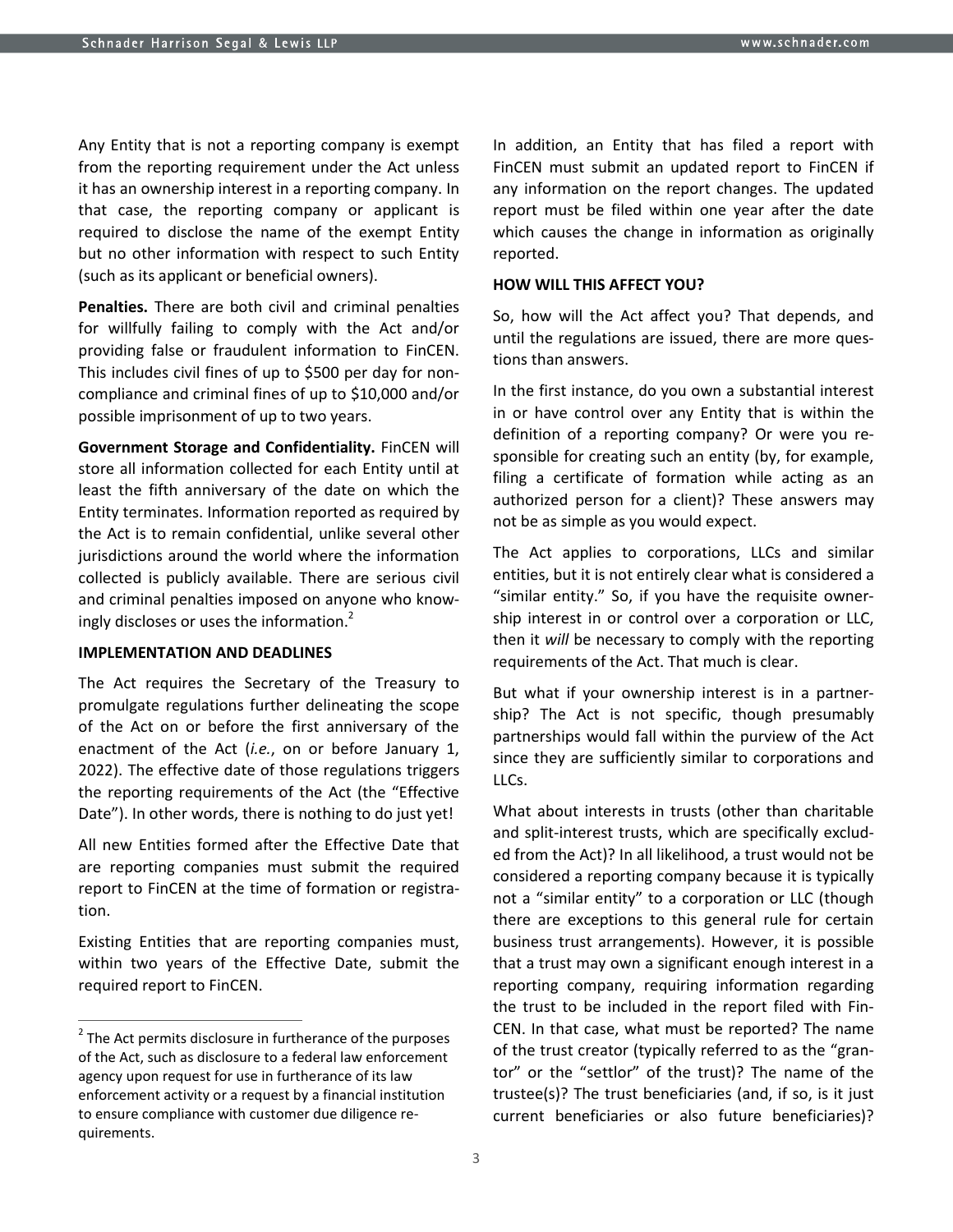Does it matter whether or not the trust is treated as a grantor trust for income tax purposes? (This final issue should not be a determining factor, in my opinion.)

Moreover, what does exercising "substantial control" over an Entity mean? The Act specifically provides that each individual who owns or controls at least 25 percent of an Entity is by definition a beneficial owner. But there is no delineated threshold for "substantial control," which means that individuals with no ownership interest could be treated as beneficial owners. For instance, does being a manager, but not an owner, of an LLC constitute substantial control?

In addition, many attorneys, advisors and other authorized persons who are not shareholders, members or owners regularly act as entity organizers for the sake of convenience. These organizers come within the definition of "applicant" under the Act and, therefore, it appears, must be identified in the report filed with FinCEN. If you acted as an organizer for someone else (such as a client), are you now responsible for making sure that the entity is compliant with the Act? Is there a consequence to you if the entity files the report with FinCEN and does not include your information? The limits, if any, on this requirement are unclear.

For example, for very old reporting entities that will now be required to file a report, is it necessary to identify an organizer who filed the initial paperwork? What if that person can no longer be found (so the required information is unavailable)? Or what if the organizer refuses to cooperate? To require those with significant economic interests in an entity to comply seems reasonable, but it seems onerous and unfair to require compliance by an individual who created an entity for a client 20 years ago. What is the consequence for failing or refusing to comply in these situations?

Moreover, does an attorney who advised a client to create an entity that is now subject to the Act have an obligation to track down each such client and advise the client of his, her or its obligations under the Act?

## **POSSIBLE NEXT STEPS FOR COMPANIES AND INDI-VIDUALS**

Presumably, the various open questions will be answered when the regulations are issued. In the meantime, for persons involved in the creation or oversight of entities likely subject to the Act, it would be prudent to at least create a list of such entities so as to be ready when the regulations come out.

It is possible that certain entities will be "grandfathered" out of having to comply. The regulations could end up allowing, for example, any entity formed before a given date to only report relevant changes to the ownership/control structure. But until these clarifications are provided, we should assume that any entity meeting the definition of a reporting company will be required to file the FinCEN report.

For those who own interests in Entities that definitely are or likely will be subject to the reporting requirements of the Act, consider acting now to collect the relevant information required to be reported for each applicant and beneficial owner. This preparation may prove especially useful for those individuals who are difficult to find or are deceased. Being prepared with the relevant information now will avoid a scramble later.

And for situations where current beneficial owners are preparing to make gifts or sales of significant interests in existing Entities, it may help to do so now, before the requirements of the Act are in force. Engaging in these preparations now will avoid multiple filings with FinCEN (namely, an initial filing to comply and then a subsequent filing to report the change in beneficial ownership). While it is unlikely that multiple filings will pose a real hardship, effectuating anticipated transactions now might prevent confusion potentially caused by additional paperwork and filings, over and above all of the necessary "red tape" currently required by other laws.

In general, a wide range of companies and individuals should consult with legal counsel to understand the Act and how it may affect them.  $\blacklozenge$